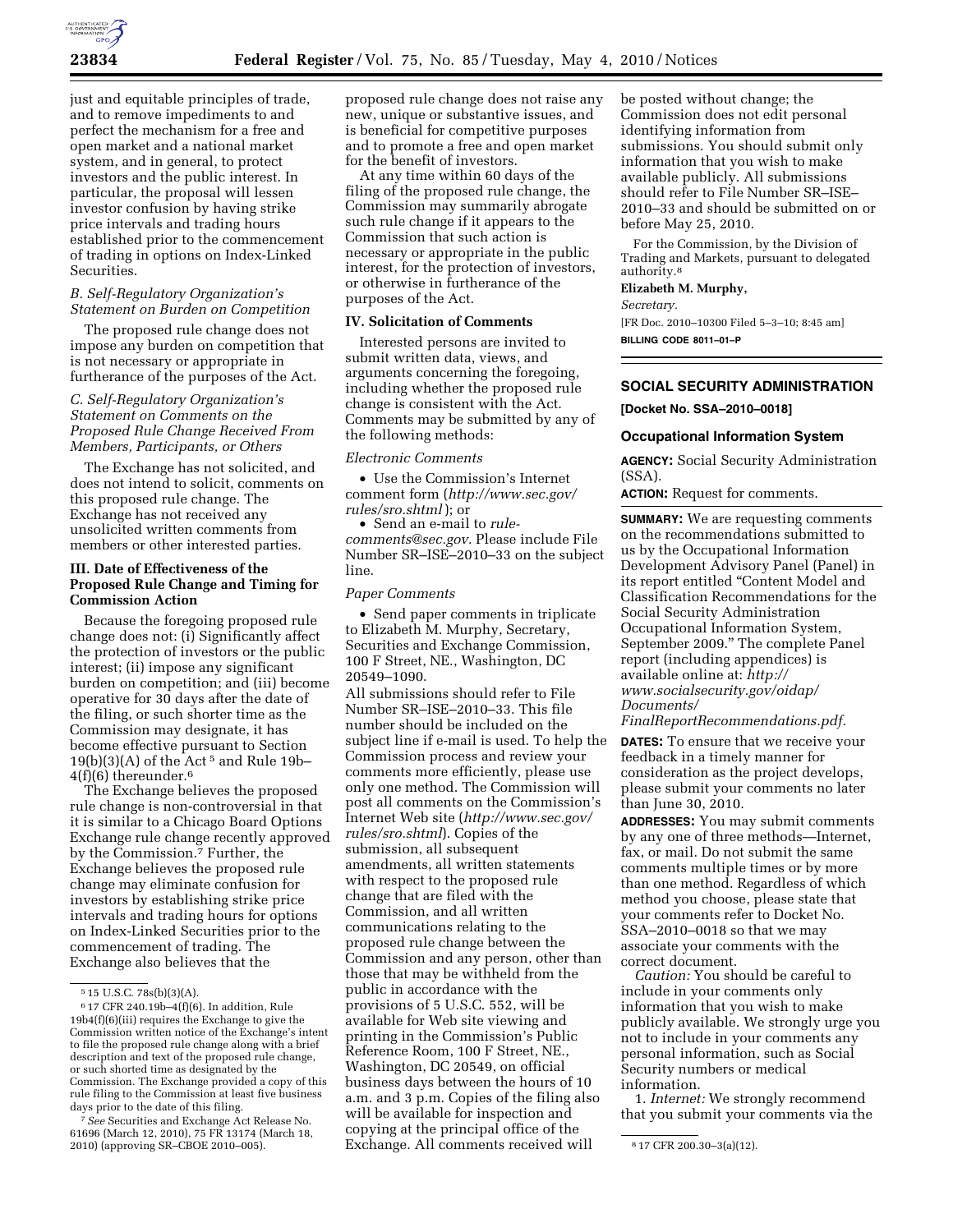Internet. Please visit the Federal eRulemaking portal at *http:// www.regulations.gov.* Use the Search function of the Web page to find docket number SSA–2010–0018. The system will issue a tracking number to confirm your submission. You will not be able to view your comment immediately because we must post each comment manually. It may take up to a week for your comment to be viewable.

2. *Fax:* Fax comments to (410) 597– 0825.

3. *Mail:* Address your comments to the Office of Program Development and Research, Occupational Information Development Project, Social Security Administration, 3–E–26 Operations Building, 6401 Security Boulevard, Baltimore, MD 21235–6401.

Comments are available for public viewing on the Federal eRulemaking portal at *http://www.regulations.gov* or in person, during regular business hours, by sending a request to the project staff at *OIDAP@ssa.gov.* 

#### **FOR FURTHER INFORMATION CONTACT:**

Occupational Information Development Advisory Panel, Social Security Administration, 6401 Security Boulevard, 3–E–26 Operations, Baltimore, MD 21235–0001. Fax: 202– 410–597–0825. E-mail to *OIDAP@ssa.gov.* For additional information, please visit the Panel Web site at *http://www.ssa.gov/oidap.* 

For information on eligibility or filing for benefits, call our national toll-free number, 1–800–772–1213 or TTY 1– 800–325–0778, or visit our Internet site, Social Security Online, at *http:// www.socialsecurity.gov.* 

## **SUPPLEMENTARY INFORMATION:**

#### **Electronic Version**

The electronic file of this document is available on the date of publication of this notice in the **Federal Register** at *http://www.gpoaccess.gov/fr/ index.html.* 

#### **Background**

In 2008, we established the Occupational Information Development Advisory Panel to provide independent advice and recommendations on creating an occupational information system tailored specifically for our disability programs and adjudicative needs. The Panel's advice and recommendations will relate to our disability programs in the following areas:

1. Medical and vocational analysis of disability claims;

2. Occupational analysis, including definitions, ratings, and capture of physical and mental/cognitive demands of work;

3. Occupational information critical to our disability programs;

4. Data collection; and,

5. Other area(s) that will enable us to develop an occupational information system (OIS) and improve our medicalvocational adjudication policies and processes.

## **Request for Comments**

In the first year, the Panel presented general recommendations regarding an occupational information system and also identified attributes of occupations and people that we should measure for purposes of disability adjudication. For occupations, these attributes included the work activities and related demands that a job requires of workers. For people, these attributes described characteristics that each worker brings to the job situation that may be involved when performing the job successfully. The Panel presented the full report, including the following seven general recommendations, to the Commissioner in September 2009. Both the recommendations and the proposed OIS are specific to our disability program needs.

## *1. A New Occupational Information System: Technical, Legal, and Data Requirements*

The Panel recommended that SSA develop a new OIS to replace the Dictionary of Occupational Titles for use in our disability adjudication process. The Panel recommended that we design the new OIS to assure its data are not only useful, but also reliable, valid, and able to withstand any legal challenges.

Characteristics to support these requirements include: (a) Grouping of occupations at a level to support individualized disability assessment; (b) a cross-reference to the Standard Occupational Classification; (c) precise occupationally-specific data; (d) core work activities; (e) minimum levels of requirements needed to perform work; (f) discrete, observable measures of both work activities and worker characteristics; (g) a manageable number of data elements; (h) sampling methodology capturing the full range of work; (i) measures that are psychometrically sound; (j) collection of high quality data; (k) valid, accurate, and reproducible data; (l) information about whether core work activities could be performed in alternative ways; and, (m) terminology that is consistent with medical practice and human function.

### *2. Data Elements for the New Occupational Information System*

Based upon previous research related to job analytic techniques, the Panel recommended a list of work activities applicable to all occupations and recommended that this list serve as a stimulus to develop SSA-specific instruments that measure the requirements of work. The Panel also recommended that new instruments include not only work activities, but also the physical and psychological abilities required to do work, work context, and any other attributes appropriate to disability adjudication.

## *3. The Classification of Occupations*

The Panel recommended that once a large database representative of all work in the national economy is available, we should use various methods to classify jobs based upon work activities and identify work activities that we can use as a common language to match the abilities of people to appropriate work available within the economy.

## *4. Development of Internal and External Expertise for the Creation and Maintenance of the New Occupational Information System*

The Panel recommended that we make the creation and continued maintenance of an up-to-date and legally defensible OIS a priority and, to support that effort, we should develop an independent, internal unit staffed with experts on work analysis and other related disability research needs. The Panel also recommended that we develop and maintain online research and professional communities to inform the unit's emerging and ongoing ideas, research, and methods.

# *5. Need for Basic & Applied Research*

The Panel acknowledged that developing a new OIS requires significant research and recommended that early efforts should focus on the development and pilot-tests of measures of work requirements, usability analysis of these measures, and creation of an appropriate sampling plan. The Panel recommended that we conduct research to determine the most accurate and defensible sources of data for the OIS, the best methods for measuring the required work attributes, and if any other attributes are appropriate for study due to their potential for use in the adjudication process. They also cited the need to perform research focused on exploring and validating the link between the work requirements and attributes of the person, the environment, and other job-related factors. Finally, the Panel recommended